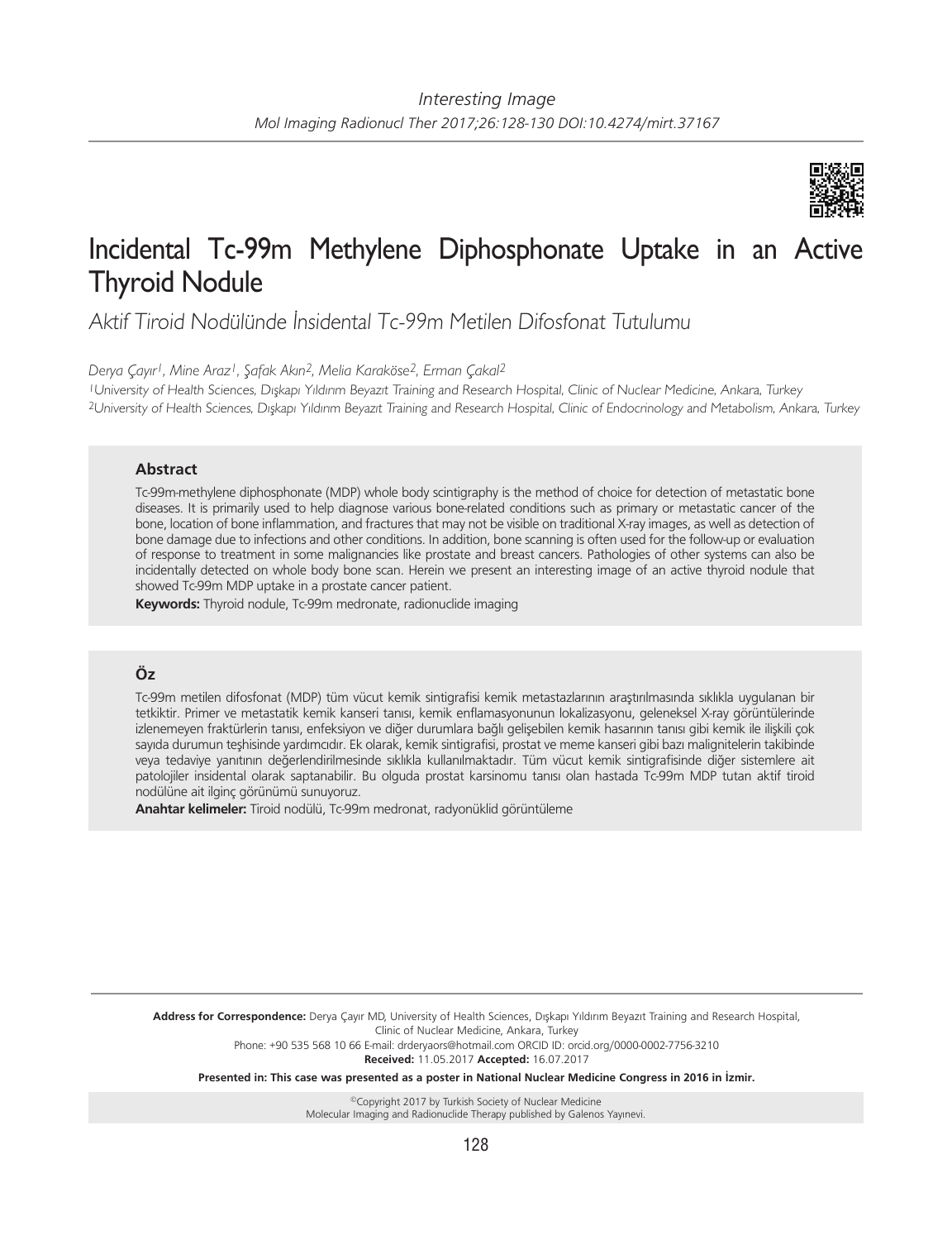

Figure 1. A 84-year-old male patient with prostate adenocarcinoma underwent technetium-99m (Tc-99m) methylene diphosphonate (MDP) whole body bone scintigraphy in order to evaluate bone metastasis. The patient did not have any other known diseases or complaints. The bone scintigraphy showed focal increased activity in the area consistent with the inferior pole of the left lobe of the thyroid gland. The serum thyroid function tests were as follows: TSH 2.45 uIU/mL (N: 0.34-5.60), fT3: 3.52 pg/mL (N: 2.5-3.9), fT4: 0.76 ng/dL (N: 0.58-1.6) and thyroid autoantibodies were negative





**Figure 3.** Thyroid ultrasound revealed a 14x14x22 mm nodule with a mixed echo pattern, rough calcification foci and cystic-necrotic areas in the left lobe lower pole. Fine needle aspiration biopsy of this nodule complied with benign follicular nodule.

Bone scintigraphy is usually performed to evaluate a wide variety of skeletal abnormalities (1). Tc-99m-labeled diphosphonates have been used for bone scanning as a major diagnostic tool since the beginning of 1970s (2). Tc-99m MDP has rapid blood clearance, excellent in vivo chemical stability, and a high bone-to-soft tissue ratio, thus, it is ideal for bone imaging (3). In the literature, many cases of incidental Tc-99m-MDP uptake by the soft tissue have been reported due to various reasons, both benign (tumoral calcinosis, myositis ossificans) and malignant (sarcomas, adenocarcinomas, metastases) conditions (4,5). Mechanisms leading to increased extraosseous Tc-99m MDP uptake include extracellular fluid expansion, enhanced local vascularity and permeability, and high tissue calcium concentration. The composition of the calcium deposition and the presence of other elements (e.g. iron and magnesium) are important (4). It is known that there may be incidental Tc-99m MDP uptake in the thyroid gland, in calcific thyroid nodules, secondary to biopsy interventions, anaplastic thyroid carcinoma or metastatic thyroid cancer (4,6). In our case, unexpected incidental Tc-99m MDP involvement was presented in a functionally active thyroid nodule. This appearance of Tc-99m MDP uptake in an active thyroid nodule, first demonstrated in this case, is thought to be secondary to the presence of microcalcifications in the nodule

Figure 2. Tc-99m pertechnetate thyroid scintigraphy showed an active nodule in the lower pole of the left lobe, significant suppression was observed in extranodal areas